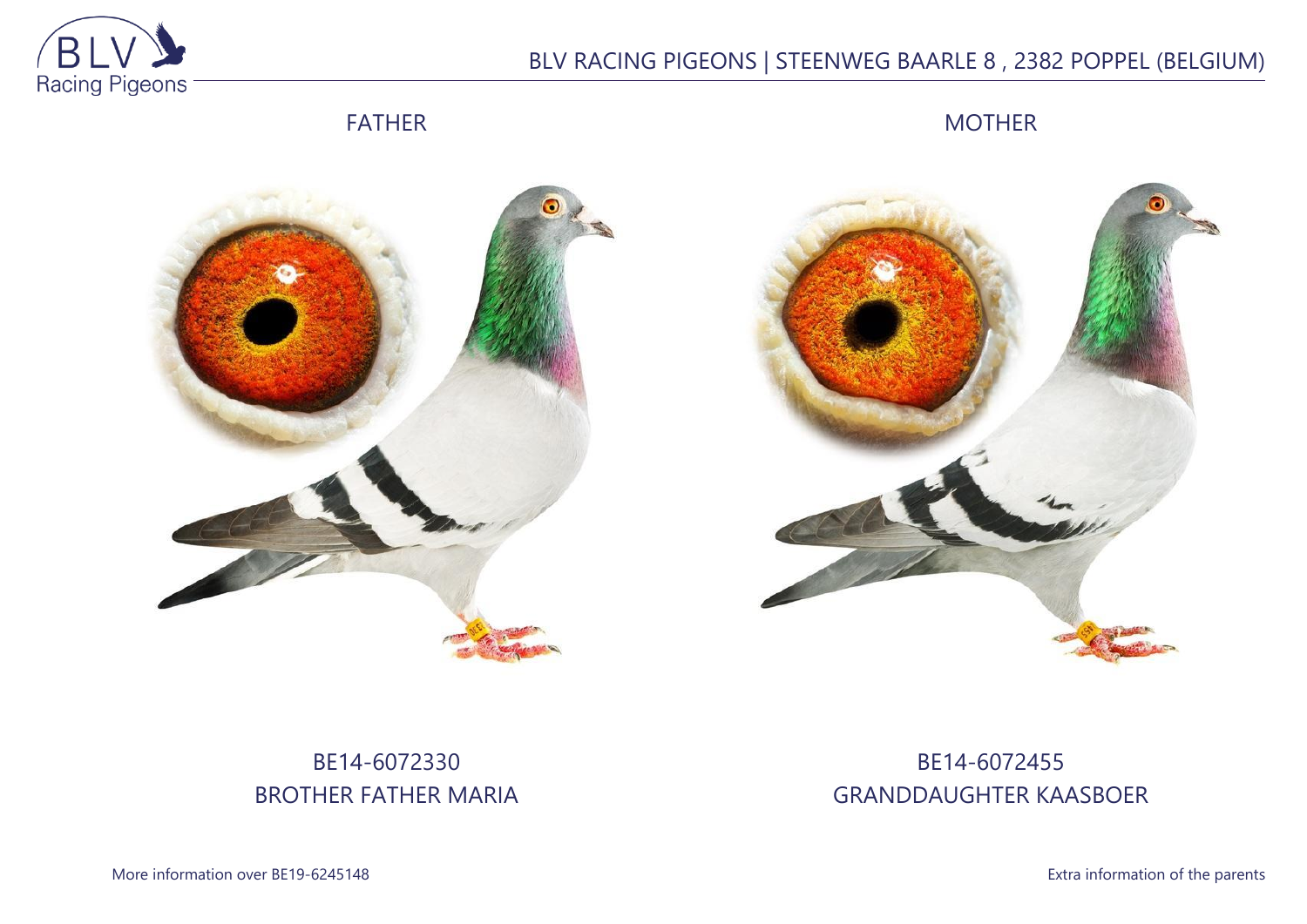

## BLV RACING PIGEONS | STEENWEG BAARLE 8 , 2382 POPPEL (BELGIUM)





 $\overline{V}$ : 6235626-92

M:6404318-96

V: 6257231-03<br>Ronaldo<br>Zoon KAASBOER<br>Vader van "Mirthe":

M:6257209-03 n: 0207209<br>Blauw<br>Moeder van "Mirthe":<br>1° Asd Fondclub A'pen 07

 $\nabla: 6495178-94$ den 178<br>vader 036/95 M-6362091-97 kld 231/86 moe 734/99

 $\nabla 6226043-03$ 

den Argenton<br>1°nat Argenton M6226250-03

va Marieke x doch 231/86

| 6072330-14                                                                                                                                                                                                           | <b>Brother Father Maria</b>                                                                                                                                                            |                                                                                                                                                                                                           |
|----------------------------------------------------------------------------------------------------------------------------------------------------------------------------------------------------------------------|----------------------------------------------------------------------------------------------------------------------------------------------------------------------------------------|-----------------------------------------------------------------------------------------------------------------------------------------------------------------------------------------------------------|
| kleinzoon "KAASBOER" -<br>Vader van:<br>75. Nat. Chateauroux                                                                                                                                                         | $.6335690-98$<br>*KAASBOER* superkweker<br>vader en grootvader van<br>verschillende topduiven<br>1° Nat Gueret 14245d<br>1° Nat Bourges 17138d<br>1° Nat Z Argenton 3740d              | $V: 6235626-92$<br>Blauw<br>M:6404318-96<br><b>BLAUW</b>                                                                                                                                                  |
| $\sqrt{5}$ 6111599-09<br>Kamiel<br>Zoon Kaasboer<br>Halfbroer Laura, 1e Nat.<br><b>Bourges</b><br>Vader van BE12-6023282<br>15e Nat. Guéret<br>24e Nat. Bourges<br>Vader van BE13-6062079<br>Ester 7/7 as youngsters | M: 6259169-08<br>Fma<br>Rechtstreeks L.B.J.<br>Geerinckx<br>Moeder Laura 1e Nat.<br>Bourges in 2010                                                                                    | 6054295-05<br>v.<br>Late Witte Willy<br>M-6054214-05<br>Chateaurouxke<br><b>Blois 1/627d</b><br>Blois 2/2135 prov.                                                                                        |
| M: 2076149-11<br>Hennes Kristiaan<br>24ste Nat. Bourges<br>ar moeder 6023127-16<br>1ste Nat Chat. 2018<br>gr moeder 6063712-18<br>20ste Nat Chat 2018                                                                | 2100552-09<br>V<br>Blauwe duiver<br>Deno - herbots<br>zoon v. Blauwe Bliksem<br>M: 3006565-05<br>blauwe duivin<br>dochter Bliksem<br>Rechtstreeks Vandenabee<br>moeder van de "BALLON" | $\nabla 3003886-02$<br>" Blauwe Bliksem"<br>Gaby Vandenabeele<br>M:6143863-99<br>"Violetta" Houben<br>moeder Blauwe Princes<br>$\nabla 3158062-98$<br>"Bliksem"<br>Crack Gaby Vandenabeele<br>M3001535-04 |
|                                                                                                                                                                                                                      |                                                                                                                                                                                        | goed jong<br>geschelpt                                                                                                                                                                                    |

| $1: 6354241 - 02$                              |
|------------------------------------------------|
| Wittekop Sylvester<br>M: 6185637-98<br>Willyke |
| $V - 6278009 - 95$<br>Vale 009 Superkweker     |
| M: 6541152-00<br>Wittekopje ijzeren            |
| v. 3158062-98                                  |
| M: 6396501-98                                  |
| $V: 6228543 - 93$                              |
| M: 6649143-95                                  |
| $\frac{1}{2}$ 3233008-92                       |
| M: 3354340-93                                  |
| $\frac{1}{2}$ 3056498-03                       |
|                                                |

| 6072455-14                                                                                                                                  | <b>G.Daughter Kaasboer</b>                                                                                                                                                   |
|---------------------------------------------------------------------------------------------------------------------------------------------|------------------------------------------------------------------------------------------------------------------------------------------------------------------------------|
| zomerjong                                                                                                                                   | $1.6335690 - 98$<br>"KAASBOER" superkweker<br>vader en grootvader van<br>verschillende topduiven<br>1° Nat Gueret 14245d<br>1° Nat Bourges 17138d<br>1° Nat Z Argenton 3740d |
| 6369094-08<br>Sergio<br>Vader BE12-6023233<br>10e Noyon 437 d<br>Grootvader BE13-6062089<br>wint 3 keer per 10-tal<br>op Nationale vluchten | M: 6033110-07<br>Bourges nat 31824-211<br>Argenton nat 20844 - 31<br>zuster Mirthe                                                                                           |
|                                                                                                                                             |                                                                                                                                                                              |
| M: 6326793-11                                                                                                                               | 6151734-99<br>vader van den Argenton<br>1°nat.Argenton<br>vader van het Salbrieke<br>1° prov. Salbry                                                                         |
| Engels Jul en Jos Putte                                                                                                                     |                                                                                                                                                                              |
|                                                                                                                                             | M: 6110291-07                                                                                                                                                                |
|                                                                                                                                             |                                                                                                                                                                              |

and the control of the control of the

V: 6335690-98<br>"KAASBOER" superkweker<br>M: 6407575-97 Blauw V: 6480563-00<br>Donker - geschelpt<br>M: 6559567-99

blauw

V: 6151734-99

M: 6153998-01

**Hok Van de Wouwer** Melkouwen 8 - 2590 Berlaar (Belgium)

Van de Wouwer Kurtz

Hok Van de Wouwer Melkouwen 8 - 2590 Berlaar (Belgium)

Van de Worwer Kurt

More information over BE19-6245148 **Extra information of the parents** Extra information of the parents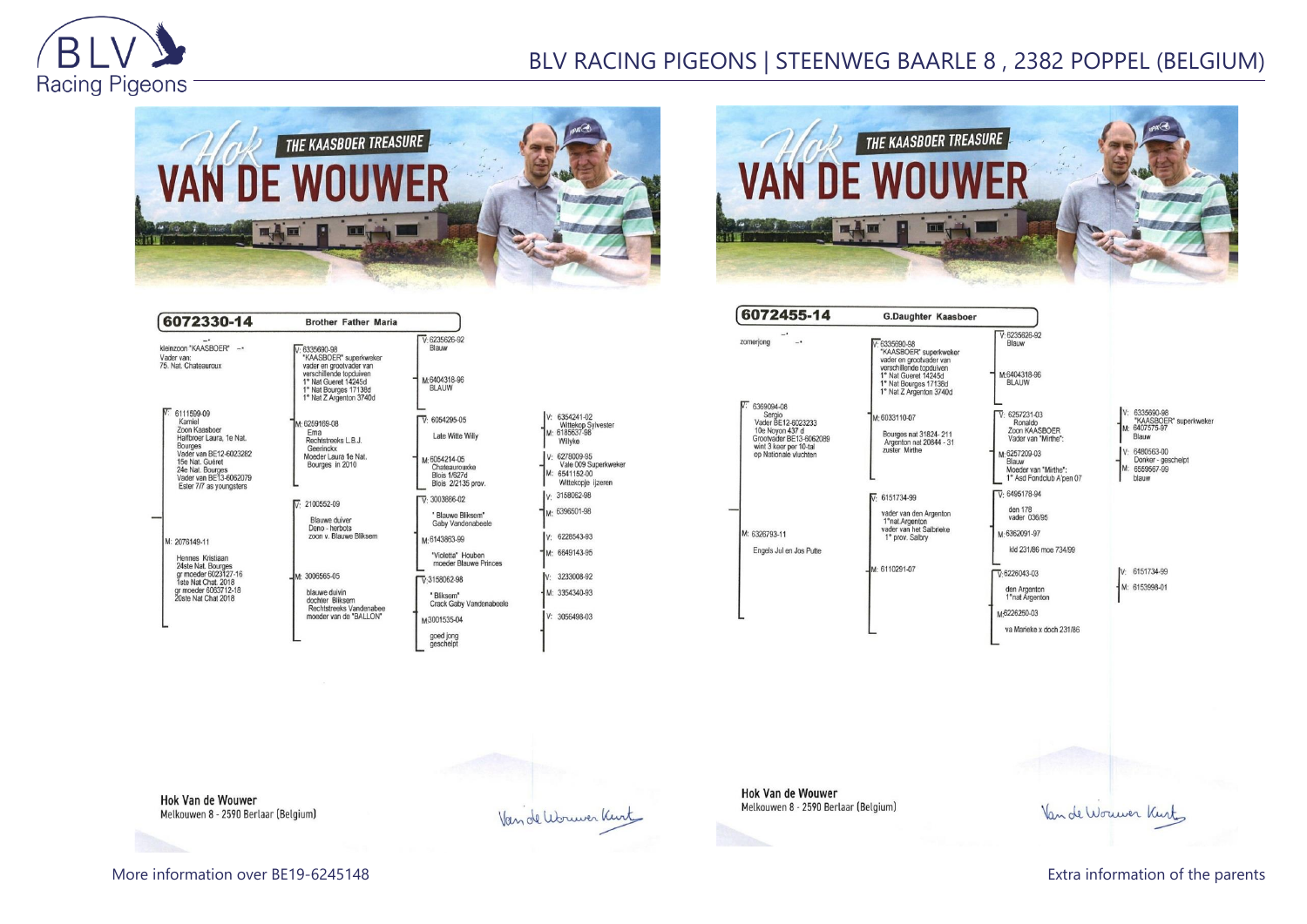

### More information of 6072330/2014

#### **Never raced, summer youngster 2014**

#### Father of BE16-6023144

**75. Nat. Chateauroux - 14,762 birds 2016 76. prov. Blois – 776 birds 2016 301. Nat. La Souterraine – 16,613 birds 2016 263. Nat. Zone Argenton - 3,486 birds 2018 957. Nat. Argenton – 11,823 birds 12. Noyon – 298 birds 2018** Full brother to father of 'Maria' 127/16 **4. Nat. acebird great middle dist. KBDB 2018 1. Nat. Chateauroux - 2,858 birds 2018 1. Chevrainvilliers – 154 birds 4. Nat. La Souterraine - 16,613 birds 2016 4. prov. Gueret – 529 birds / 21. Nat. Zone 1,478 birds 2018 163. Nat. Gueret - 5,331 birds 7. prov. Vierzon - 1,889 birds 2017 13. Nat. Zone / 51. Nat. Chateauroux - 18,799 birds 2018 14. Nat. Zone / 42. Nat. Chateauroux - 14,955 birds 2017 15. Nat. Zone / 120. Nat. Bourges - 5,831 birds 2018 30. Nat. Zone / 117. Nat. Argenton - 11,823 birds 2018 91. Nat. Zone / 338. Nat. Bourges – 28,078 birds 2016 24. prov. Gien – 979 birds 2016 459. Nat. Chateauroux – 14,762 birds 2016 2. Noyon – 315 birds 2017 -** Mother of 'Diamond Kim' 032/20 **6. Belgian youngster PIPA ranking 4 National races 21. Nat. acebird great middle dist. KBDB 2020 14. Nat. Argenton - 23,286 birds 2020 35. Nat. Chateauroux - 20,789 birds 2020 617. Nat. Bourges – 28,551 birds 2020 796. Nat. Chateauroux – 15,322 birds 2020** - Mother of 'Nestsister Diamond Kim' 031/20 **88. Nat. Zone / 224. Nat. Chateauroux 15,322 birds 2020 526. Nat. Zone Argenton – 7,393 birds 2020**

### More information of 6072455/2014

**Never raced, summer youngster 2014** Mother of BE16-6023144 **75. Nat. Chateauroux - 14,762 birds 2016 76. prov. Blois – 776 birds 2016 301. Nat. La Souterraine – 16,613 birds 2016 263. Nat. Zone Argenton - 3,486 birds 2018 957. Nat. Argenton – 11,823 birds 12. Noyon – 298 birds 2018** Full sister to 'Louis', breeder of **31. Nat. Chateauroux - 18,799 birds 2018 55. Nat. Bourges - 28,078 birds 2016 64. Nat. Zone / 142. Nat. Bourges - 24,055 birds 2019 42. prov. Issoudun - 1,400 birds 2019 54. prov. Blois – 1,581 birds 2018 54. prov. Souillac – 393 birds 71. prov. Vierzon - 2,823 birds 2018** Full sister to '352 Sister Louis', mother of **3. prov. / 19. Nat. Zone Gueret – 1,478 birds 2018 129. Nat. Gueret - 5,331 birds 3. prov. Vierzon – 217 birds 2019 6. prov. Issoudun - 1,400 birds 2019 36. Nat. Argenton - 19,592 birds 2016 51. Nat. Argenton - 11,823 birds 2018 60. Nat. Issoudun - 8,248 birds 2019 69. Nat. Argenton - 3,322 birds 2019 81. Nat. Zone Tulle - 1,045 birds 2018 77. prov. Issoudun - 1,400 birds 2019 Also 124.-336.-372.-428.-514.-614.-628. National - FATHER IS 'SERGIO', TOP CLASS DIRECT SON OF 'KAASBOER'** Grandfather of winner **1. Nat. Montlucon – 10,723 birds 2015** Father of 'Berta' 517/14 **Winner of 5 prize cards in National races 10. Noyon – 437 birds** - Mother of 'Carmen' 089/13 **Winner of 5 prize cards on National races** Full brother to 'Griet' 699/08